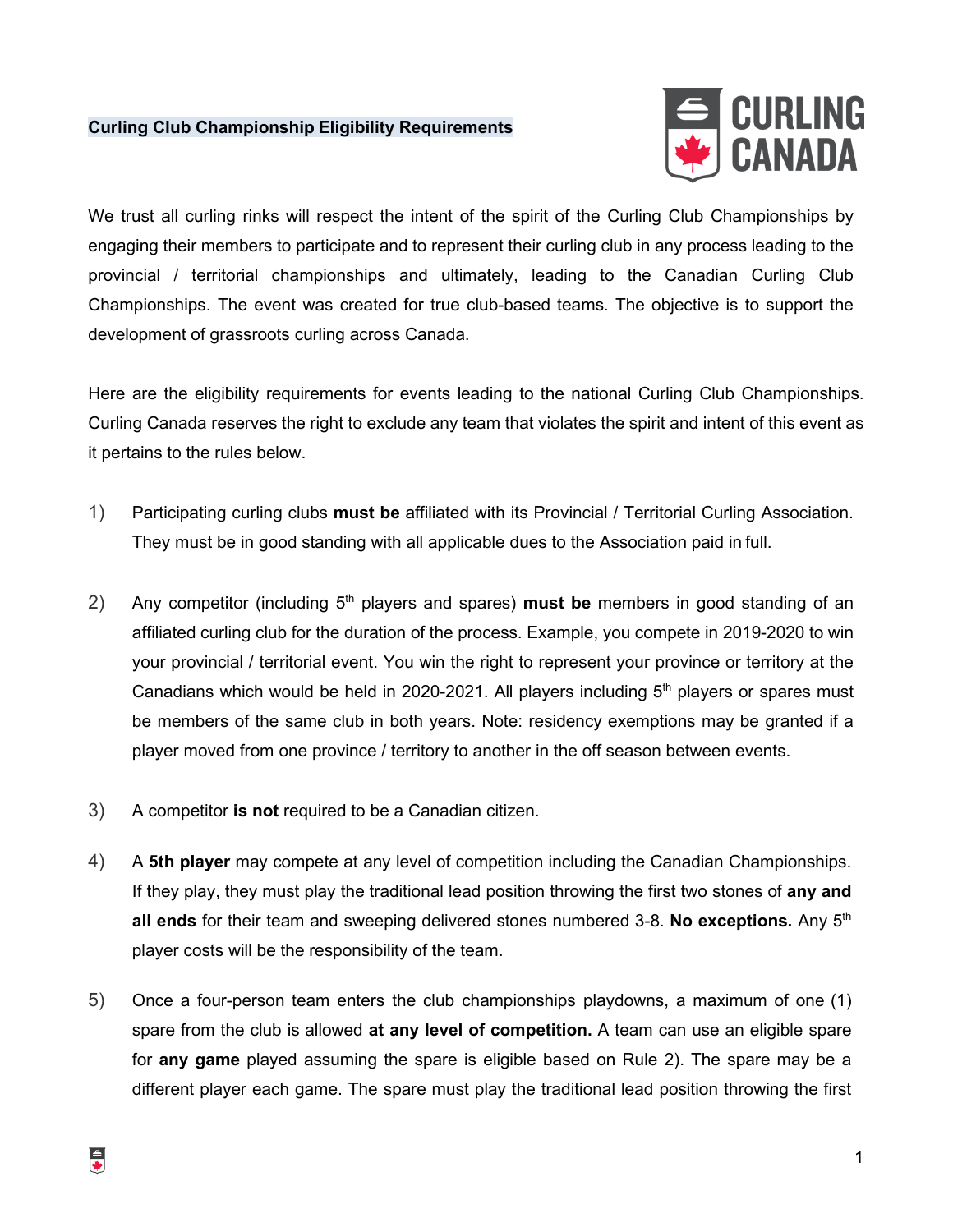two stones of **any and all ends** for their team and sweeping delivered stones numbered 3-8. **No**  exceptions. A team with a registered 5<sup>th</sup> player may not add a spare or replacement player.

## 6) **Prime directive**

- (a) A team must field **three of the four** original players for each game played at any level of the Curling Club Championships. "Original" means signed up and registered for league play in their club, **OR** signed up and registered for a special curling club championship qualifying event created within their club (with the permission of their Member Association). If an "Original" team only has three players, then those three players must be on the ice at all times up to and including the national championships.
- (b) If any team had only three players all year, or in the special qualifying event, the team may pick up an eligible spare who must play the traditional lead position throwing the first two stones of **any and all ends** for their team and sweeping delivered stones numbered 3-8.
- (c) If a team has four players, they are good to go.
- (d) If a team has five players during the season, one player must be designated the "5th" who, if added to the line-up, must play lead and sweep stones 3-8. **Or,** they may choose four (4) players from the 5-person team to participate as a four-player **only** team in the competition.
- (e) If they have six or more players during the season, the team must declare four (4) players for the competition. They can pick up an eligible spare at any level and the spare must play the traditional lead position throwing the first two stones of **any and all ends** for their team and sweeping delivered stones numbered 3-8. **Or** they can choose five players to advance but one player must be designated the "5th" who must play the traditional lead position throwing the first two stones of **any and all ends** for their team and sweeping delivered stones numbered 3-8.
- 7) All four (4) competitors and any 5th or spare player **must be** bona fide residents within the geographical area of the Member Association they are intending to represent (unless granted an exception by the Member Association).
- 8) A competitor can participate for only one affiliated curling club in one season. If you lose out while playing for one club, you cannot then play for another club unless the Member Association accepts the competitor as an  $5<sup>th</sup>$  player or spare player.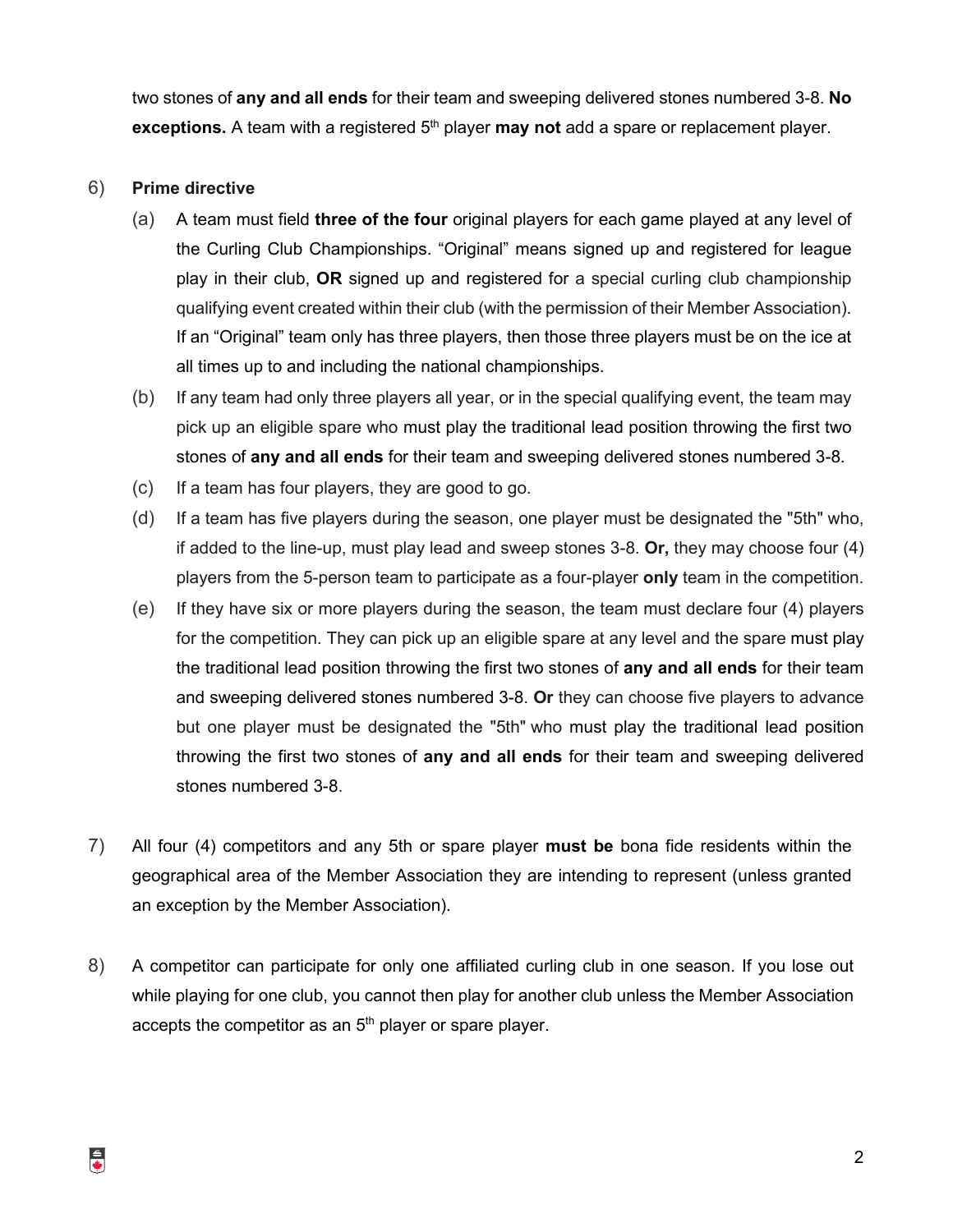- 9) Each Member Association reserves the right to determine the number of teams qualifying from each club.
- 10) Teams must qualify under one of the following conditions:
	- (a) Regular league players, or;
	- (b) A formal club championship process, or;
	- (c) A special event to determine your Curling Club champions for your club that is not part of your formal club championships.

#### 11)

- (a) In each of Rule 10) (a)(b)(c), teams must have three (3) or more players who have played together in a sanctioned club league during the current curling season.
- (b) Clubs that **only have** mixed or open leagues (i.e., no men's only leagues and / or no women's only leagues) **may be granted an exemption to Rule 12) (a)** allowing players to form teams for this special event. They must receive permission from their provincial / territorial Member Association.
- 12) The use of the delivery stick by any competitor (and any 5th player or spare) **is acceptable** subject to the Curling Canada rules under **Rule 19. Curling With A Delivery Stick**.
- 13) Teams who play **exclusively** in leagues where teams from different clubs compete, and whose players may not be members of the club where the league is hosted, **are ineligible to compete**  for the Curling Club Championships. For example, teams playing only in a city-wide super league or major league but not curling in a regular club league. **Please** contact your Member Association if you have any concerns.

## 14) **EXEMPTIONS**

Each four-person team **is allowed** to have one (1) player who, during the previous **three (3) curling seasons**, has participated in the Canadian Mixed; and/or, the Canada Cup; and/or, the Continental Cup; and/or, the Under-21; and/or, the Tournament of Hearts; and/or, the Brier; and/or, the Canadian Seniors; and/or, the Canadian Mixed Doubles; and/or, the Under-18; and/or, the Canadian Wheelchair; and/or, any Canadian Trials or Pre-Trials event; or any provincial /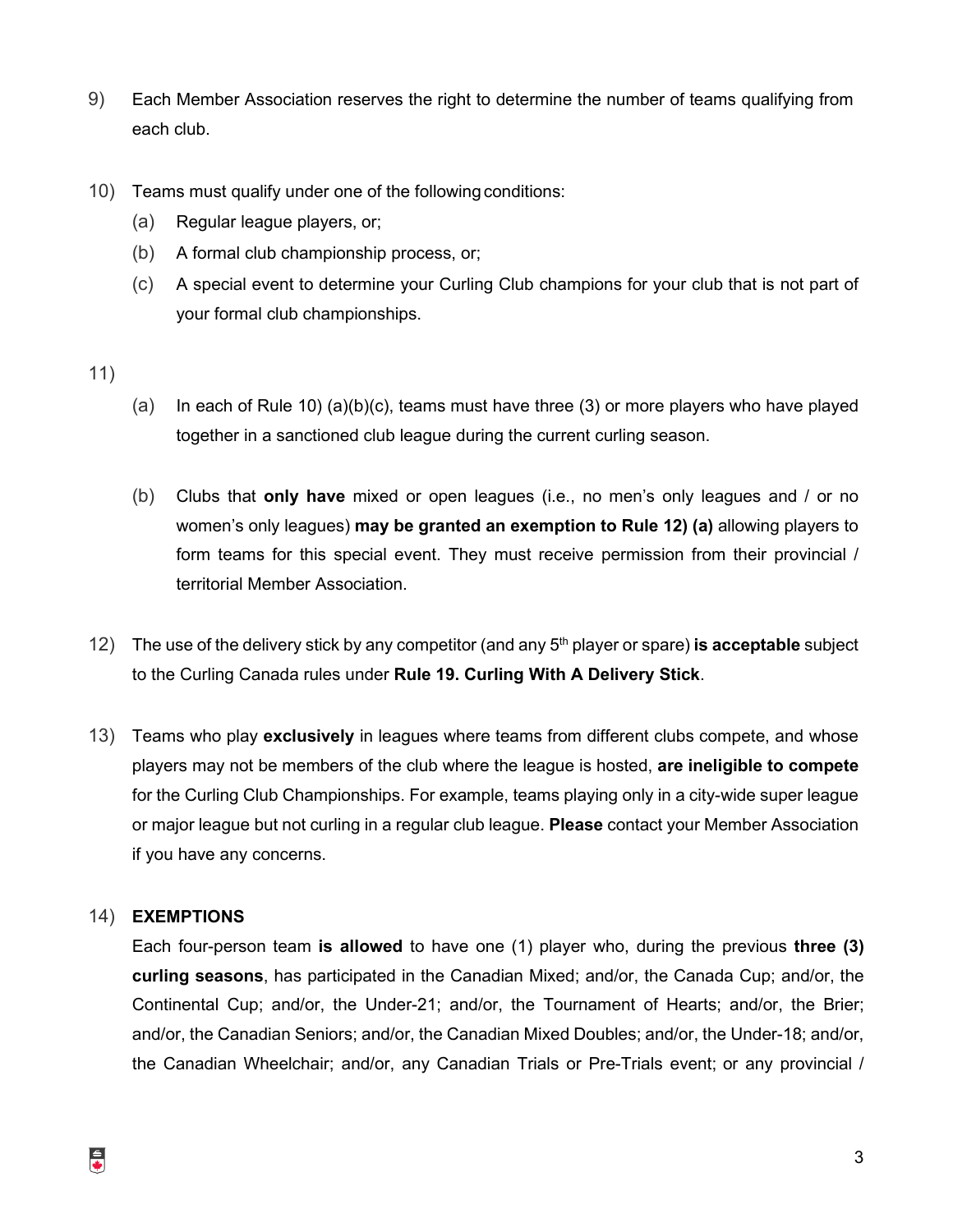territorial event leading to these events. This same player can have played in a Tier 1 or Tier 2 Grand Slam event in the previous three (3) curling seasons.

For example:

- Craig Savill plays in a Wednesday night league with three friends.
- Craig also represented Ontario last season at the Brier with his elite team.
- Therefore, Craig would be eligible for the Club Championships.

# **The other three (3) team members of Craig's Wednesday team, however, CANNOT have played in the following**:

- (a) Any Tier 1 Grand Slam event in the previous three (3) seasons. They **could** have played in a Tier 2 Grand Slam.
- (b) Any **provincial / territorial championship** leading to the Canada Cup; and/or, the Continental Cup; and/or, the Under-21; and/or, the Tournament of Hearts; and/or, the Brier; and/or, the Under-18; and/or, the Canadian Wheelchair; and/or, any Canadian Trials or Pre-Trials event **in the previous three (3) seasons**; **OR**, unless their final ranking is less than the threshold established by the respective Member Association (see chart). **Note: any player can have played in any of these events four (4) years and more back in time (regardless of finish) and not affect their eligibility for the Curling Club Championships.**

**Threshold:** Therefore, if you **are not the 'one'** player on the team without any restrictions, you and/or the other three players and any  $5<sup>th</sup>$  players and any spares may have competed in any provincial / territorial championship **in the previous three (3) seasons** and still allowed to play in the Curling Club Championships, as long as you don't match or surpass the thresholds set by your province (see chart).

As example, if you competed in the **provincial** Tournament of Hearts in Manitoba and you finished 8<sup>th</sup> or better You **cannot** play in the Curling Club Championships based on this chart. If you had finished 9<sup>th</sup> or worse, you would be cleared to play.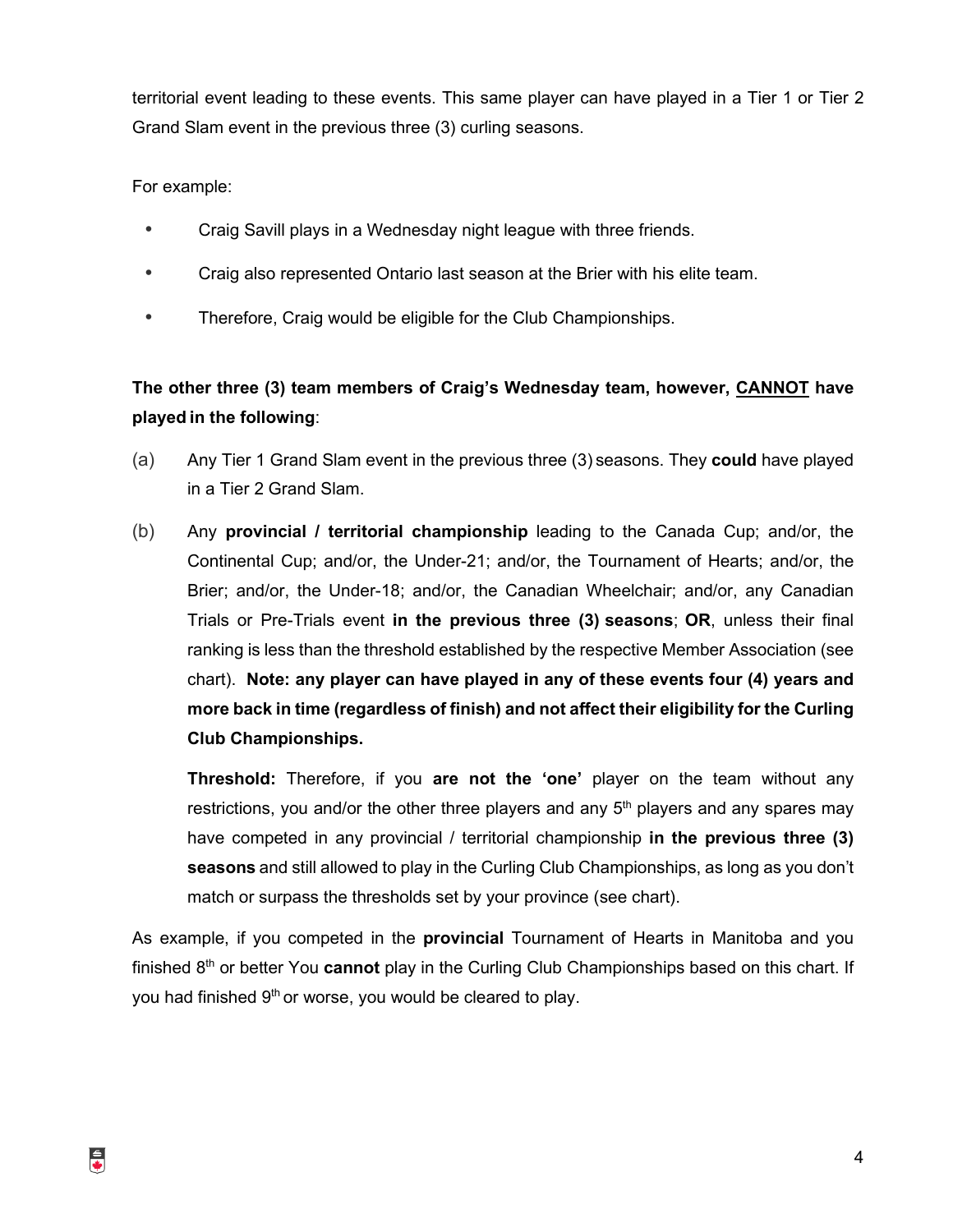| <b>Member Association</b>    | You are ineligible if                                                                                                                                               |
|------------------------------|---------------------------------------------------------------------------------------------------------------------------------------------------------------------|
| Alberta                      | You qualified for the playoffs in the men's, women's, junior,<br>senior, or mixed doubles provincial championships. This does<br>not include the U21 mixed doubles. |
| <b>British Columbia</b>      | You competed in any provincial championship (not including<br>9 <sup>th</sup> or lower in the Mixed Doubles)                                                        |
| Manitoba                     | You finish 8th or better in all championships with qualifying<br>events. Or, you finish 4th or better in all open entry<br>championships.                           |
| <b>New Brunswick</b>         | You finish in the championship round at provincials OR you<br>finish 3 <sup>rd</sup> or better at open provincial events.                                           |
| Newfoundland & Labrador      | You win a provincial championship                                                                                                                                   |
| <b>Northern Ontario</b>      | You finish 2 <sup>nd</sup> or better at provincials                                                                                                                 |
| <b>Northwest Territories</b> | You win a territorial championship                                                                                                                                  |
| Nova Scotia                  | You finish 3 <sup>rd</sup> or better at provincials                                                                                                                 |
| Nunavut                      | You win a territorial championship                                                                                                                                  |
| Ontario                      | You finish 8 <sup>th</sup> or better at any provincial                                                                                                              |
| <b>Prince Edward Island</b>  | You win a provincial championship                                                                                                                                   |
| Quebec                       | You finish $3rd$ or better at provincials                                                                                                                           |
| Saskatchewan                 | You finish 8 <sup>th</sup> or better at any provincial                                                                                                              |
| Yukon                        | You win a territorial championship                                                                                                                                  |

- 16) 5th players at the Canada Cup; and/or, the Under-21; and/or, the Tournament of Hearts; and/or, the Brier; and/or, the Canadian Seniors; and/or, the Under-18; and/or, the Canadian Wheelchair; and/or, any Canadian Trials or Pre-Trials event are considered as **not to have played** in those events.
- 17) Competitors (**as individuals or as a team**) who competed in the **previous season's** national Curling Club Championships are **ineligible** to compete the following season **at any level**  including as 5th players or spares. For example, if you were a participant at the **2019 national curling club championships**, then you cannot participate at any level to compete in the **2020 curling club championships**.
- 18) A minimum of three (3) players must be a **minimum of nineteen (19) years of age** or over as of June 30<sup>th</sup> immediately prior to the national championships.